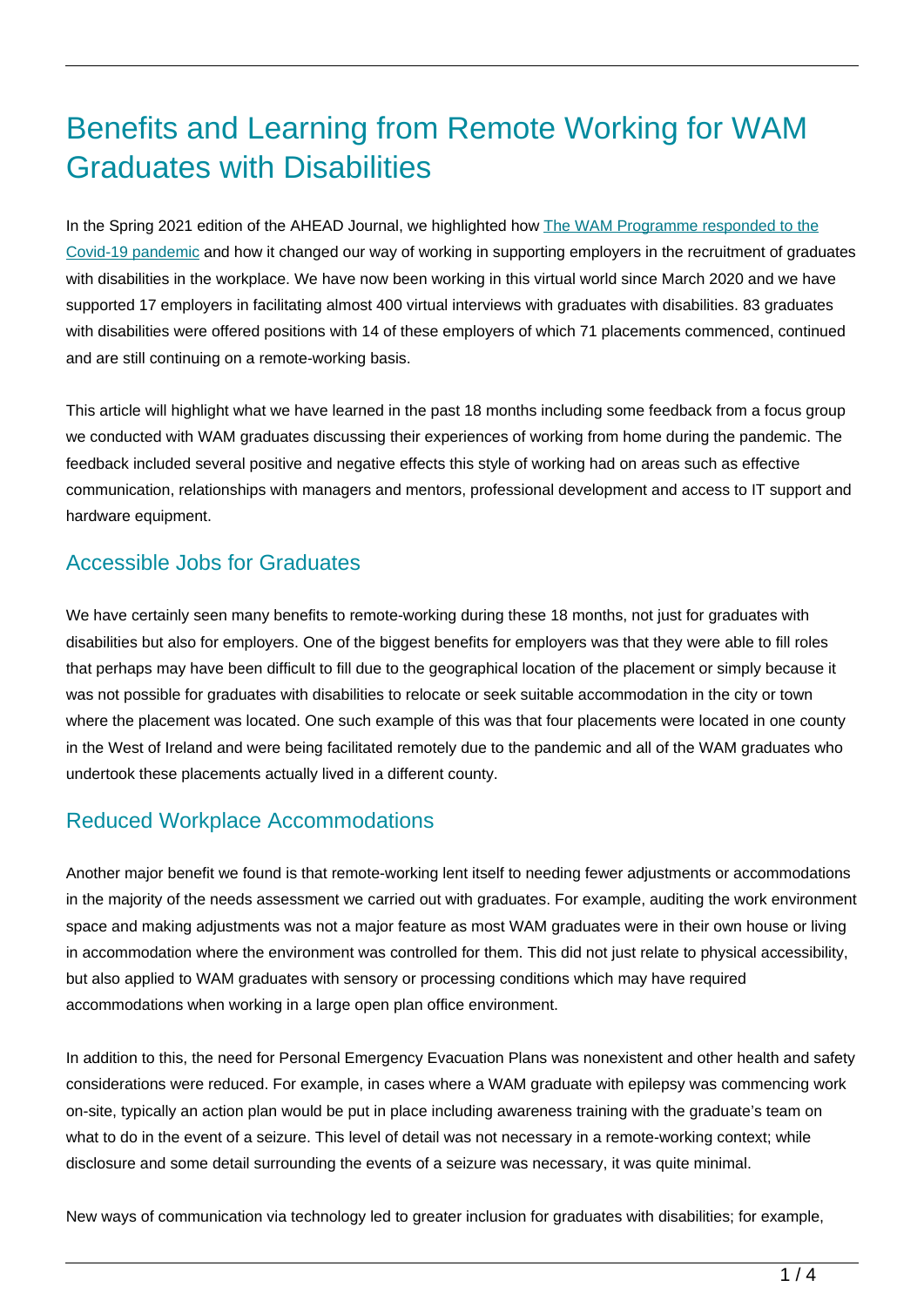Zoom, Microsoft Teams and Google Meets all have an auto-generated captions feature which allows graduates who are Deaf or hard-of-hearing to follow a meeting online perhaps better than if they were at an in-person meeting. However, that's not to say it was all plain sailing! There were IT issues, mainly in relation to the provision of assistive technology and the complex nature of trying to get an 'off-the shelf' product to work with custom programmes within a high-level security server.

## Learning from WAM Graduates

In August 2021, AHEAD conducted a focus group with a small number of graduates who completed WAM Placements during the COVID-19 pandemic. The majority of graduates were on a 6-month contract, with one graduate on a 12-month contract. All graduates commenced and completed their placement entirely on a remoteworking basis.

#### **Communication**

Many of the graduates praised the efforts that their employers made to support them in working from home with one graduate saying '**it was difficult, but there was a lot of support, there was a good support structure**'. Graduates described their employers and colleagues as supportive, approachable and accessible when needed and noted that their colleagues were helpful in responding to their queries or concerns. One graduate commented that they '**fitted right into the team**' and that their colleagues '**bent over backwards**' to help them.

That being said, all the graduates noted that working from home made interacting with their colleagues more challenging at times. Some graduates also expressed concerns over feeling they were asking '**too many questions**', particularly at the beginning of their placement. One graduate explained it '**was difficult when you had a problem**' because '**you couldn't just keep calling people**'.

All the graduates agreed that asking questions and informal discussions around work would be easier when working in person in the office environment. However, participants commented on the success of using apps such as, MS Teams, Skype, Bubble and other instant messaging platforms to ask questions informally, versus using emails which they described as being more formal. Many employers also organised online coffee mornings for staff, which the graduates also found useful and beneficial for informal conversation with colleagues.

On this subject, many of the graduates described missing the social aspect of being in the office. One graduate noted '**you can't beat just the physical experience of seeing people, even if you're not working directly with them**'. This participant also expressed sadness at not being able to meet or get to know the people they worked with on their WAM placement. Other graduates also noted missing opportunities for small talk, incidental learning and picking up quick tips from colleagues, when working from home.

#### Relationships and Professional Growth

The importance of the good relationship between WAM graduates and their manager and mentor was evident from this focus group discussion. As described above most of the graduates described their managers and mentors as helpful and supportive.

One significantly positive point highlighted in the focus group was that many of the graduates felt the amount of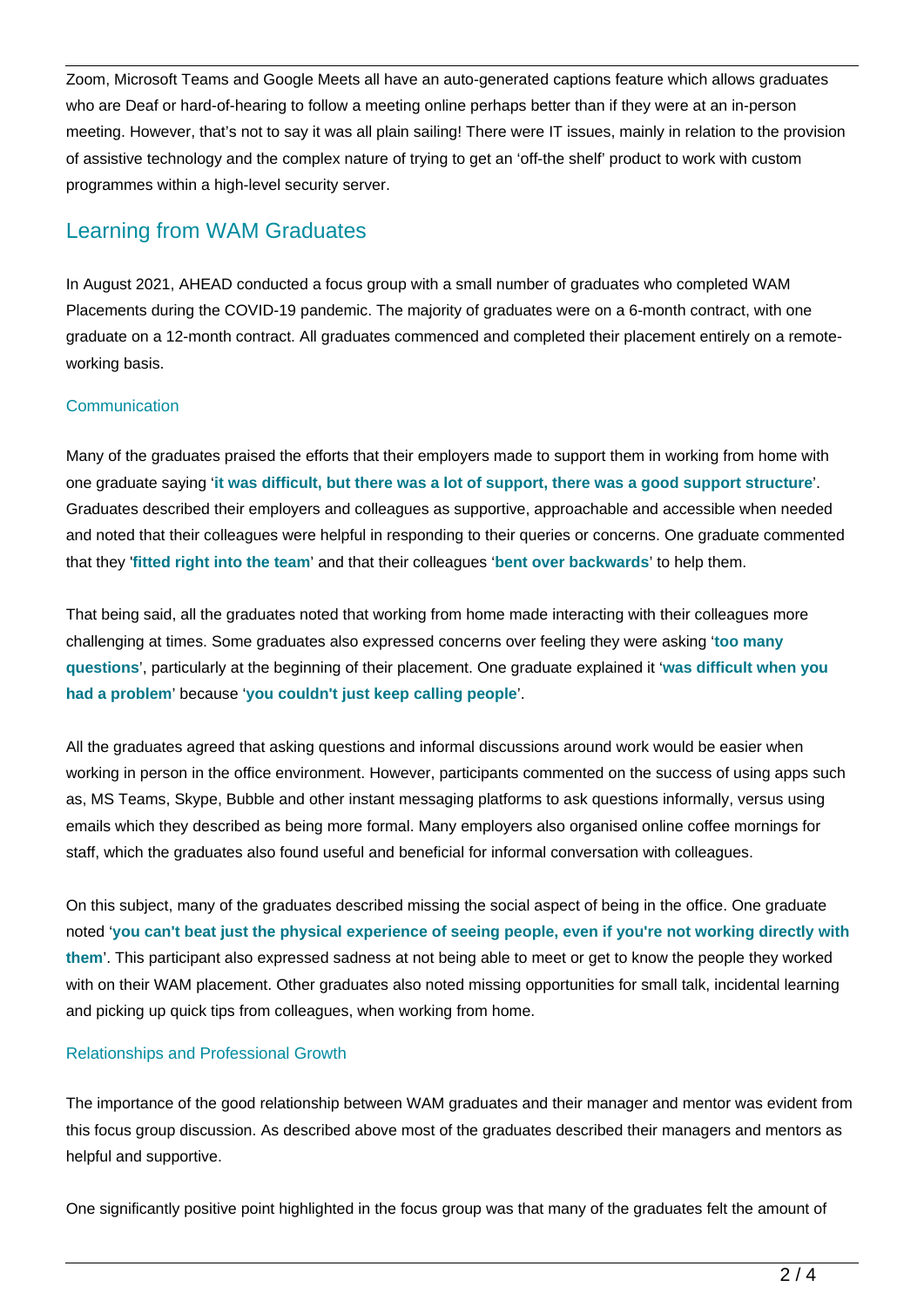mentoring they needed could be reduced over time. One graduate noted '**I was able to get some independence in the workplace and do things for myself so I was very happy with that**'. The graduates described how their mentoring relationships successfully evolved into a co-worker relationship even when working from home.

On the other side of the coin, some graduates described feeling less independent and more dependent on their manager to assign them work tasks. In this way, some graduates felt working from home may have limited their professional growth. Similarly, several focus group participants felt that they would have had more opportunities to demonstrate their skills and talents when working in the office. For example, they highlighted the value of being able to interact with people in person, informally asking people questions and showing them that you're willing and able to do more work.

On a somewhat related issue, some of the participants noted feeling a need to 'prove themselves' while working from home. Some graduates described feeling self-conscious of what their employers thought of them while working from home. Significantly some participants explained they would work extra hours when working from home to alleviate concerns about what their colleagues would think of them and to prove that they were working.

#### IT and Hardware Issues

All graduates in the focus group described experiencing IT issues when working from home, particularly at the beginning of their WAM placements. One graduate described feeling nervous and stressed as a result of the IT and hardware issues they experienced while working from home, which is notable as this graduate relied on assistive technology to aid them in completing their work. This graduate felt the IT and hardware accommodations they received were not satisfactory, but also acknowledged that their employer did their best in view of exceptional circumstances of the pandemic.

In contrast, another graduate found the IT support and hardware equipment they received while working from home to be extremely beneficial. Nonetheless, many of the graduates felt that many of the IT and hardware issues they had would have been easier to resolve onsite in the workplace. However, one significant point highlighted by one of the focus group participants was that working from home in a non-pandemic context would be more beneficial as it would still allow you access to the office to resolve any issues you may have, while also having the benefits of working from home.

## **Conclusion**

There has been a lot of learning for us in AHEAD, for graduates and employers over the last 18 months, with many benefits for accessing jobs and greater accessibility and inclusion coming to light as a result of 'forced' remoteworking. We have seen how employers have reaped the benefit of securing talent across Ireland and it certainly highlights the case for remote-working to be considered as a reasonable accommodation for people with disabilities. AHEAD made a submission to the Department of Enterprise, Trade and Employment in 2020 and as part of the Equality Acts Review advocating that remote working for people with disabilities should be considered as a reasonable accommodation.